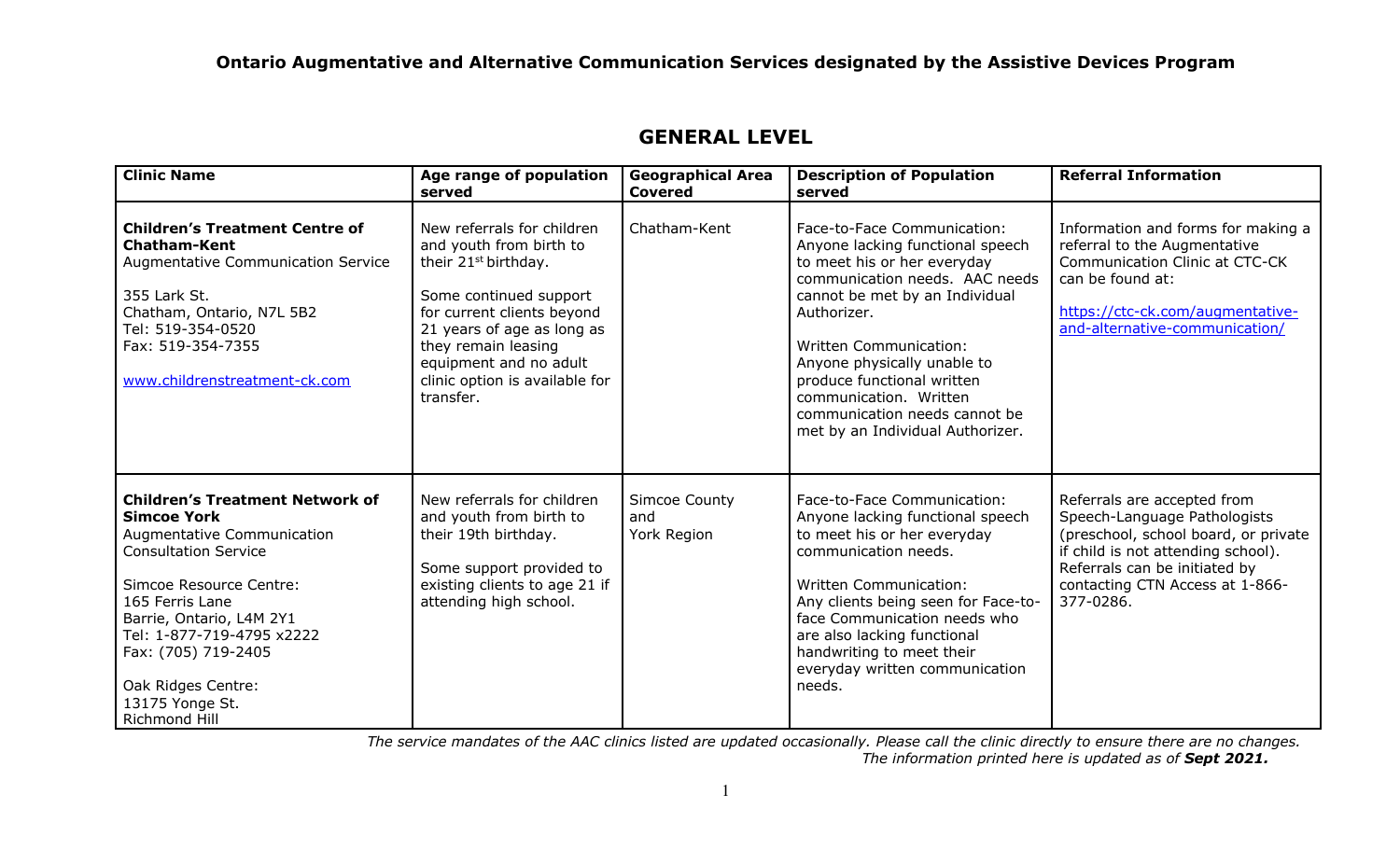| <b>Clinic Name</b>                                                                                                                                                                                                                                                                                                          | Age range of population<br>served                                                                               | <b>Geographical Area</b><br><b>Covered</b> | <b>Description of Population</b><br>served                                                                                                                                                                                                                                                                                                                                                                            | <b>Referral Information</b> |
|-----------------------------------------------------------------------------------------------------------------------------------------------------------------------------------------------------------------------------------------------------------------------------------------------------------------------------|-----------------------------------------------------------------------------------------------------------------|--------------------------------------------|-----------------------------------------------------------------------------------------------------------------------------------------------------------------------------------------------------------------------------------------------------------------------------------------------------------------------------------------------------------------------------------------------------------------------|-----------------------------|
| L4E 0G6                                                                                                                                                                                                                                                                                                                     |                                                                                                                 |                                            |                                                                                                                                                                                                                                                                                                                                                                                                                       |                             |
| www.ctnsy.ca                                                                                                                                                                                                                                                                                                                |                                                                                                                 |                                            |                                                                                                                                                                                                                                                                                                                                                                                                                       |                             |
| <b>One Kids Place</b><br><b>Children's Treatment Centre</b><br>Augmentative and Alternative<br><b>Communication Clinic</b><br>400 McKeown Ave<br>North Bay, Ontario, P1B 0B2<br>Tel: (705) 476 5437<br>Fax: (705) 474 0127<br>www.onekidsplace.ca                                                                           | New clients to age 19<br>years.<br>Continued clients to age 21<br>if attending formal<br>educational programme. | Nipissing,<br>Muskoka,<br>Parry Sound      | Face-to-Face communication:<br>Anyone lacking functional speech<br>to meet his or her everyday<br>communication needs.<br><b>Written Communication:</b><br>Must be physically unable to<br>produce functional written<br>communication and written<br>communication needs. Written<br>communication needs that cannot<br>be met by an Individual Authorizer<br>OT/SLP.                                                |                             |
| <b>Surrey Place Centre</b><br>Augmentative Communication and<br><b>Writing Aids</b><br>2 Surrey Place<br>Toronto, Ontario, M5S 2C2<br>Tel: (416) 925-5141<br>Fax: (416) 923-8476<br>http://www.surreyplace.on.ca/Clinical-<br>Programs/Developmental-<br>Disabilities/Pages/Augmentative-<br>Communication-and-Writing.aspx | All Ages                                                                                                        | City of Toronto                            | Clients must have a diagnosis of<br>development disability (e.g., it is<br>not sufficient for a client to have<br>autism spectrum disorder. They<br>must also have a diagnosis of<br>developmental disability).<br>Face to Face Communication:<br>Anyone whose speech does not<br>meet his/her day-to-day needs<br>and whose AAC needs cannot be<br>met by an Individual Authorizer.<br><b>Written Communication:</b> |                             |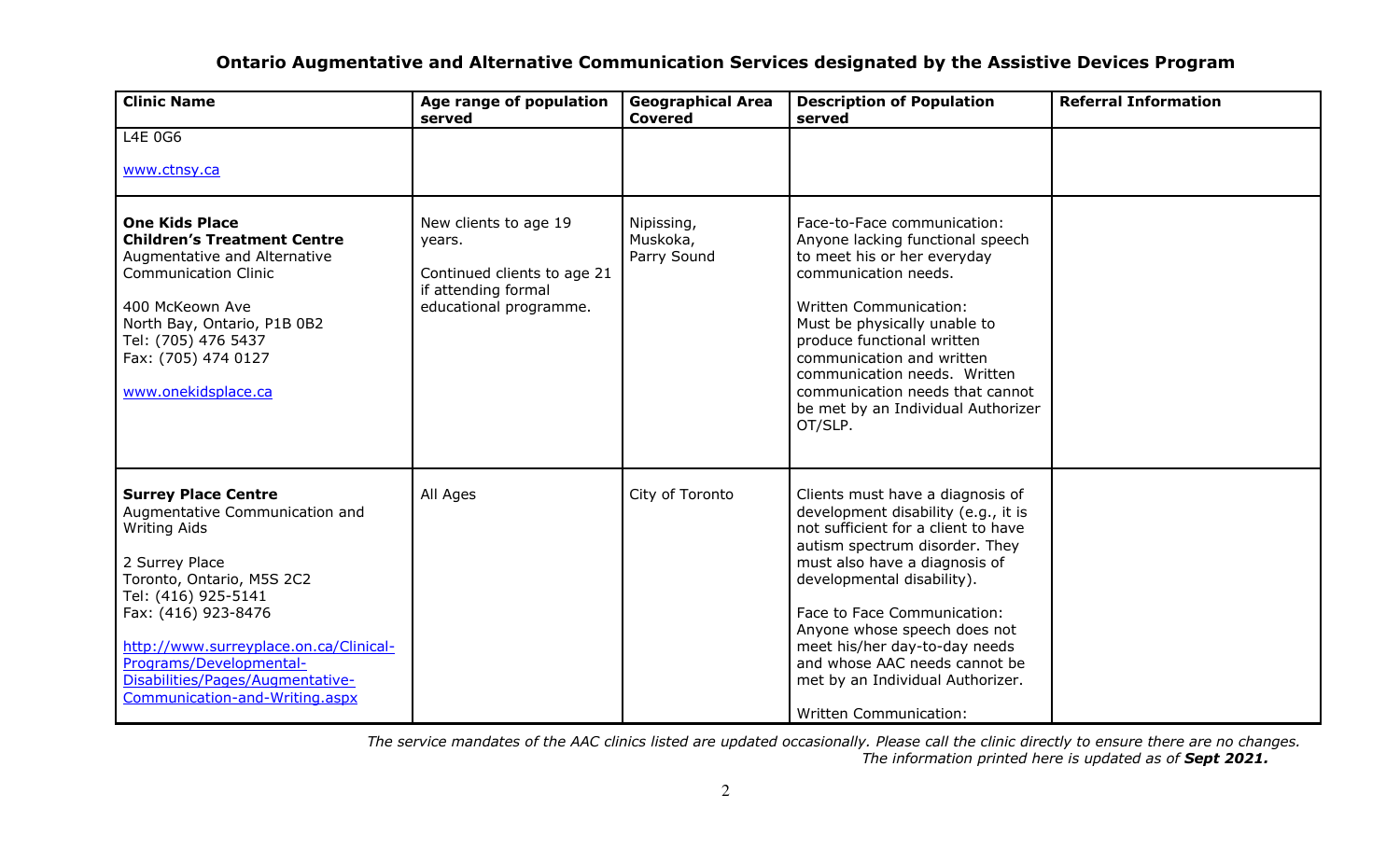| <b>Clinic Name</b>                                                                                                                                                                                                         | Age range of population<br>served                                                                   | <b>Geographical Area</b><br><b>Covered</b> | <b>Description of Population</b><br>served                                                                                                                                                                                                                                                                            | <b>Referral Information</b> |
|----------------------------------------------------------------------------------------------------------------------------------------------------------------------------------------------------------------------------|-----------------------------------------------------------------------------------------------------|--------------------------------------------|-----------------------------------------------------------------------------------------------------------------------------------------------------------------------------------------------------------------------------------------------------------------------------------------------------------------------|-----------------------------|
|                                                                                                                                                                                                                            |                                                                                                     |                                            | Must be physically unable to<br>produce functional written<br>communication and have written<br>communications needs. Written<br>Communication needs that cannot<br>be met by an Individual Authorizer<br>OT/SLP.                                                                                                     |                             |
| <b>THRIVE Child Development Centre</b><br>Assistive Communication and Writing<br>Aids Clinic<br>74 Johnson Avenue<br>Sault Ste Marie, Ontario, P6C 2V5<br>Tel: (705) 759-1131<br>Fax: (705) 759- 0783<br>www.kidsthrive.ca | Birth to 18years<br>* for existing clients we will<br>continue to service until 21<br>years of age. | Algoma Region                              | Face-to-face communication:<br>Anyone whose speech does not<br>meet his or her day-to-day needs.<br>Written communication:<br>Clients with developmental,<br>physical or communication<br>disabilities whose writing does not<br>meet their day-to-day needs.<br>Must have physical diagnosis as<br>per ADP criteria. |                             |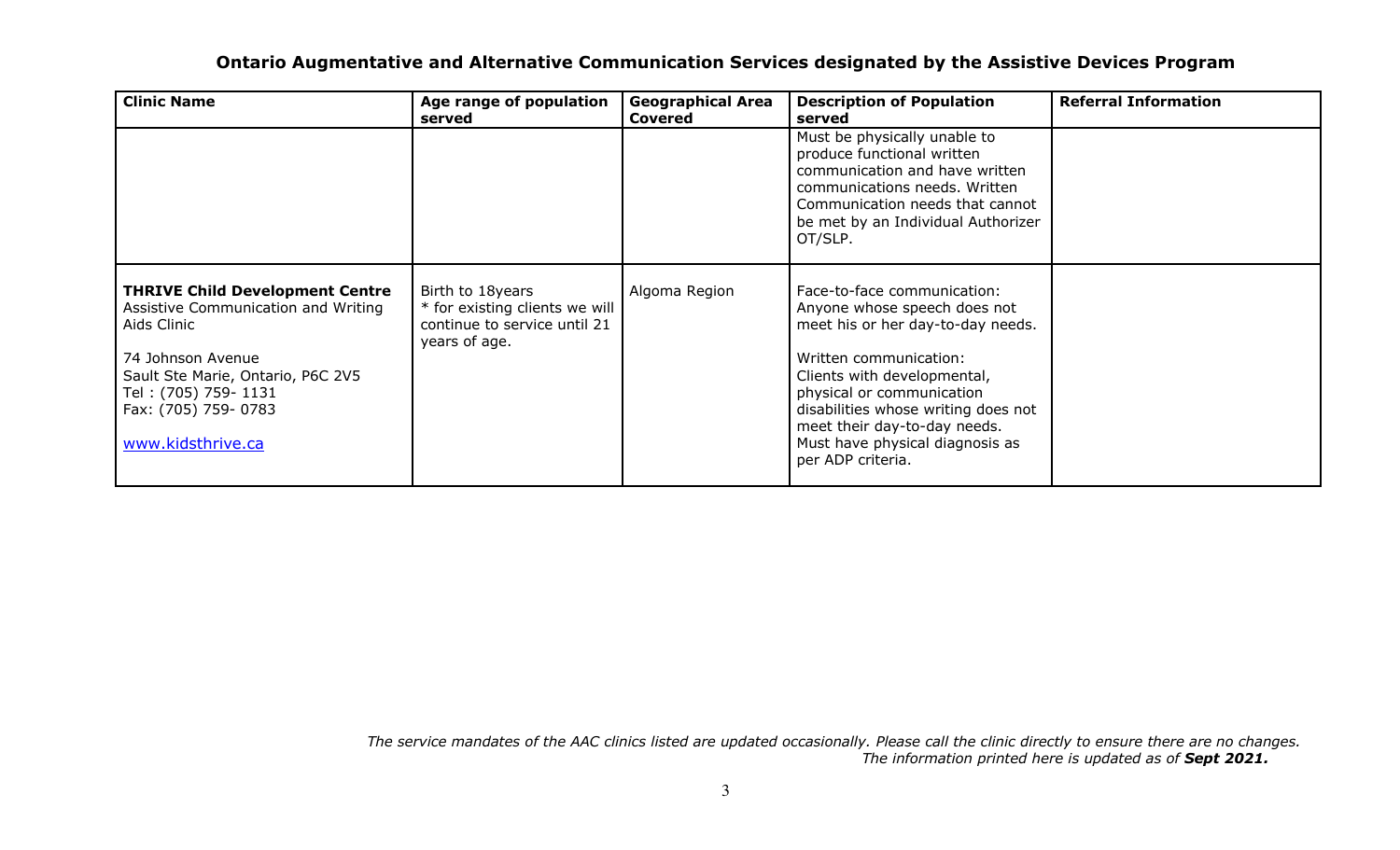| <b>Clinic Name</b>                                                                                                                                                                                                                                  | Age range of<br>population<br>served | <b>Geographical Area</b><br><b>Covered</b>                                                                                                                                                                    | <b>Description of Population served</b>                                                                                                                                                                                                                                                                                                                                                         | <b>Referral Information</b>                                                                                                                                                                                                                                                                                   |
|-----------------------------------------------------------------------------------------------------------------------------------------------------------------------------------------------------------------------------------------------------|--------------------------------------|---------------------------------------------------------------------------------------------------------------------------------------------------------------------------------------------------------------|-------------------------------------------------------------------------------------------------------------------------------------------------------------------------------------------------------------------------------------------------------------------------------------------------------------------------------------------------------------------------------------------------|---------------------------------------------------------------------------------------------------------------------------------------------------------------------------------------------------------------------------------------------------------------------------------------------------------------|
| <b>Baycrest Brain Health Centre</b><br>Assistive Technology Clinic<br>3560 Bathurst Street<br>Toronto, Ontario<br>M6A 2E1<br>Tel: (416) 784-3600<br>Fax: (416) 784-5600<br>https://assistivetechnologyclinic.ca/                                    | 18 years of age<br>and older         | Greater Toronto Area (GTA)<br>for in-clinic or tele-health<br>services, as appropriate.<br>Any client outside the GTA<br>who can travel to the clinic,<br>or can receive appropriate<br>tele-health services. | Sunnybrook clients with a diagnosis of:<br><b>ALS</b><br>Stroke<br>Baycrest Clients with a diagnosis of:<br>Multiple Sclerosis<br>Movement Disorders (e.g.,<br>Parkinson's Disease)<br>External/community clients from within the<br>above diagnostic categories are accepted<br>on a case-by-case basis.<br>Individuals with developmental delay<br>or severe cognitive deficits are excluded. | Referrals for the populations<br>served can be found on the<br>ATC website:<br>https://assistivetechnologyclinic.<br>ca/referrals/                                                                                                                                                                            |
| <b>Bridgepoint Active Healthcare</b><br>AAC Clinic - Sinai Health System<br>1 Bridgepoint Drive<br>Toronto, ON, M4M 2B5<br>Tel: 416-461-8252<br>Ext. 2278<br>Fax: 416-461-2089<br>https://www.bridgepointhealth.ca/en/w<br>hat-we-do/AAC clinic.asp | 18 years of age<br>and older         | Referrals will be accepted<br>from across Ontario;<br>however clients must be<br>able to travel to our clinic<br>for service.                                                                                 | The AAC Clinic provides service to<br>Bridgepoint's CCC inpatients and active<br>outpatients with acquired or congenital<br>conditions<br>Face to Face Communication: Anyone<br>whose speech or language does not<br>meet their day-to-day communication<br>needs.<br>Written Communication: Anyone who<br>is physically unable to produce<br>functional written communication.                 | 1. Complete the GTA Rehab<br><b>Network</b><br>Outpatient/Ambulatory<br>Rehab Referral Form<br>$\triangleright$ requires a physician's<br>signature<br>2. Complete the Applicant<br><b>Information Form</b><br>Forms can be found at<br>https://www.bridgepointhealt<br>h.ca/en/what-we-<br>do/AAC clinic.asp |

## **EXPANDED LEVEL**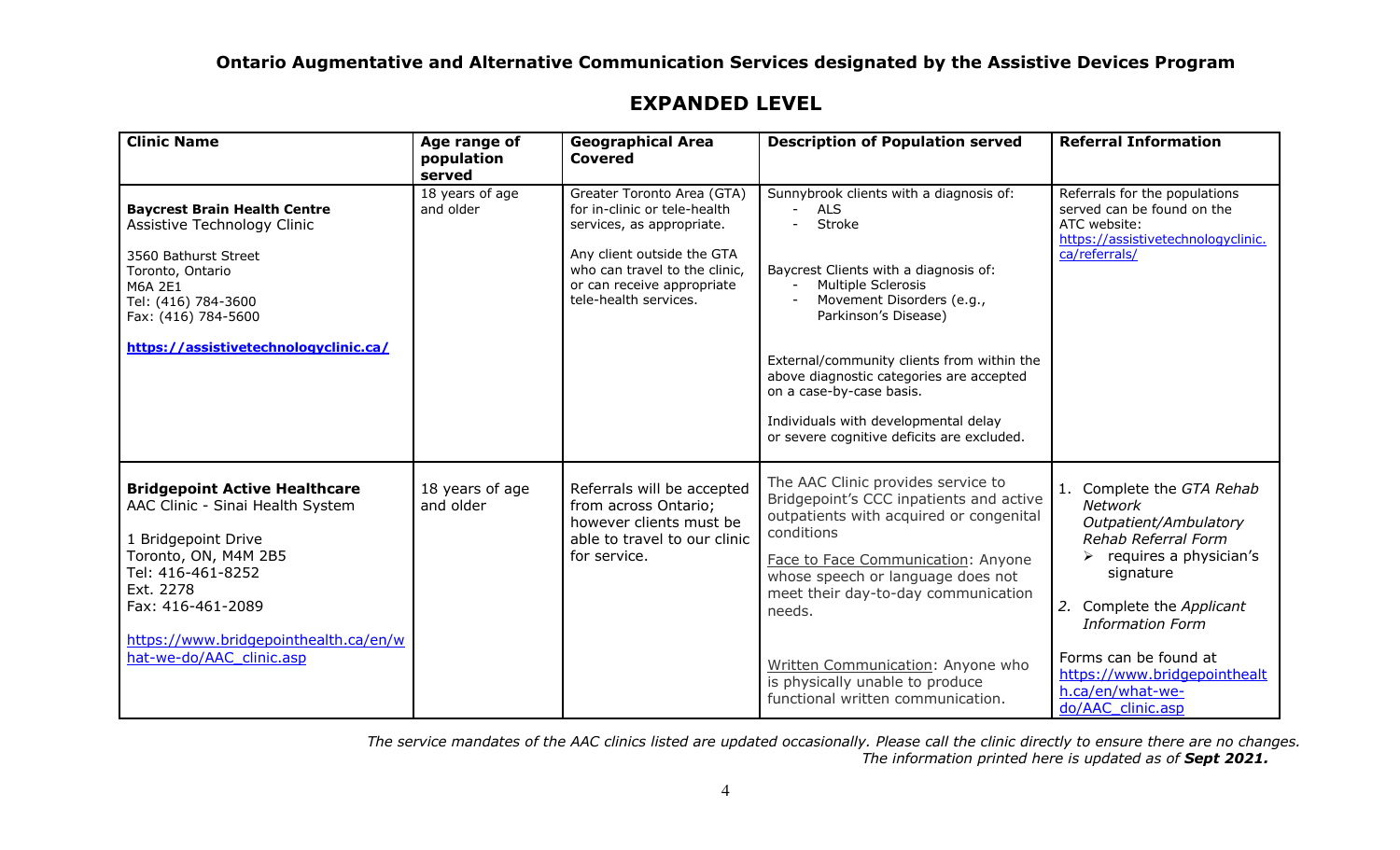| <b>Clinic Name</b>                                                                                                                                                                                                                                         | Age range of<br>population<br>served                                                             | <b>Geographical Area</b><br><b>Covered</b>                                                                                                                                               | <b>Description of Population served</b>                                                                                                                                                                                                                                                                                                                              | <b>Referral Information</b>                                                                                                                                                           |
|------------------------------------------------------------------------------------------------------------------------------------------------------------------------------------------------------------------------------------------------------------|--------------------------------------------------------------------------------------------------|------------------------------------------------------------------------------------------------------------------------------------------------------------------------------------------|----------------------------------------------------------------------------------------------------------------------------------------------------------------------------------------------------------------------------------------------------------------------------------------------------------------------------------------------------------------------|---------------------------------------------------------------------------------------------------------------------------------------------------------------------------------------|
|                                                                                                                                                                                                                                                            |                                                                                                  |                                                                                                                                                                                          | Referrals with a diagnosis of<br>Developmental Disability or Autism<br>Spectrum Disorder will be screened for<br>eligibility.                                                                                                                                                                                                                                        | Please fax completed forms<br>to:<br>416-461-2089                                                                                                                                     |
| <b>CHEO</b><br>Clinic for Augmentative Communication<br>2211 Thurston Drive<br>Ottawa, ON, K1G 6C9<br>Tel: (613) 688-2126<br>Fax: (613) 688-2142<br>https://www.cheo.on.ca/en/clinics-services-<br>programs/clinic-for-augmentative-<br>communication.aspx | Birth to 18 years<br>of age.                                                                     | Ottawa-Carleton and<br>Eastern Ontario region<br>including the counties of<br>Prescott-Russell,<br>Stormont-Dundas-<br>Glengarry, Renfrew,<br>North Lanark and North<br>Leeds-Grenville. | Face-to-face communication:<br>Anyone whose speech does not meet<br>his/her day-to-day needs, and whose<br>AAC needs cannot be met by a<br>community therapist.<br>Written communication:<br>Anyone with a physical disability whose<br>writing does not meet his/her day-to-<br>day needs at home and whose AAC<br>needs cannot be met by a community<br>therapist. | To make a referral, the<br>client/family must call CHEO<br>Access Team at 613-737-<br>2757 or 1-800-565-4839.                                                                         |
| <b>ErinoakKids</b><br>Assistive Devices Resource Service<br>1230 Central Parkway West,<br>Mississauga, ON L5C 0A5<br>Tel: 905-855-2690                                                                                                                     | New referrals for<br>children & youth<br>must be submitted<br>prior to child's<br>18th birthday. | Halton<br>Peel<br>Dufferin County                                                                                                                                                        | Face-to-face communication:<br>Clients with physical, developmental<br>and/or communication disability whose<br>speech is not functional to meet his or<br>her daily communication needs.<br>Written communication:                                                                                                                                                  | For additional information,<br>ADRS referral criteria, and to<br>access online referral forms,<br>visit the ADRS page on<br>ErinoakKids website at<br>https://www.erinoakkids.ca/all- |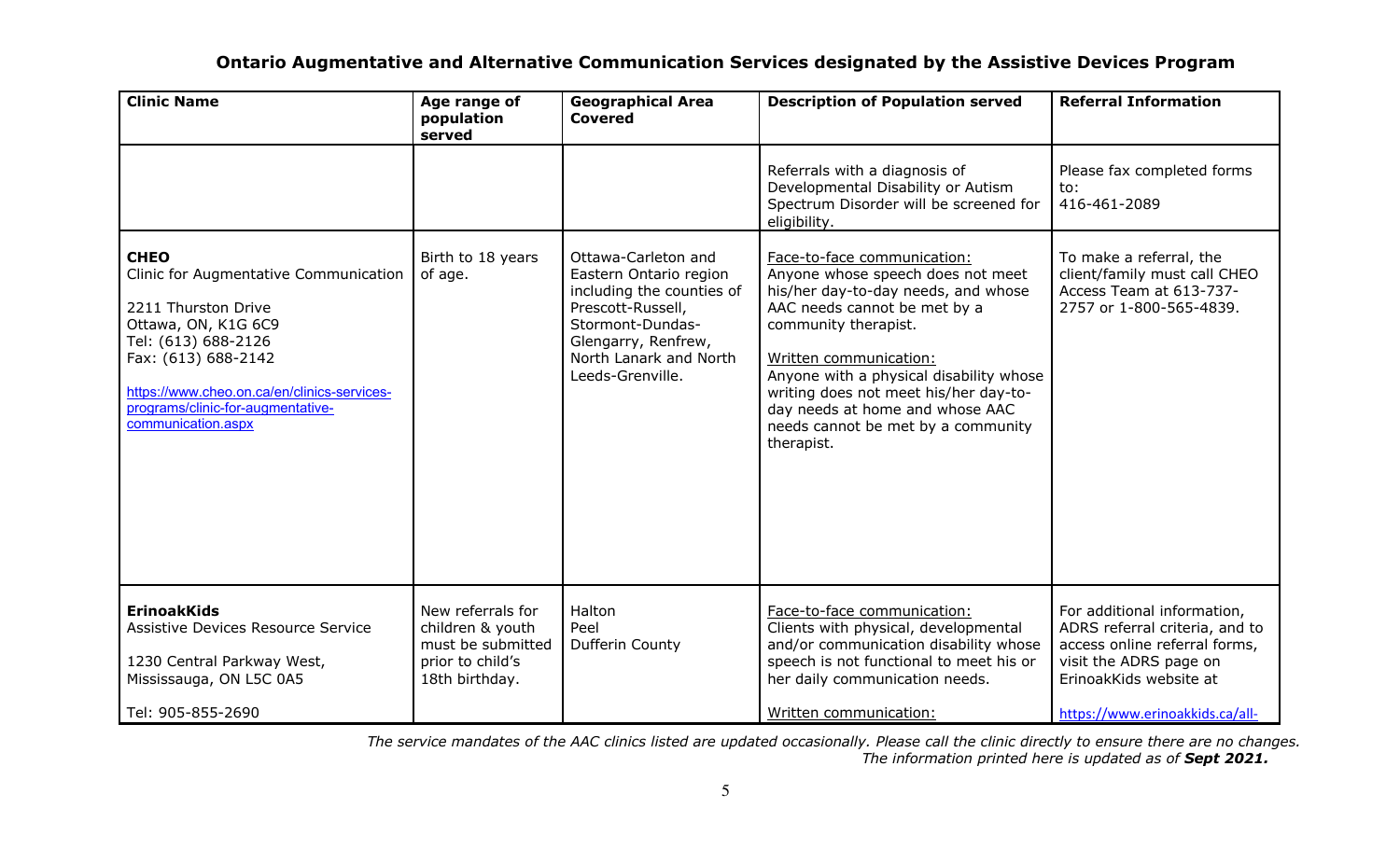| <b>Clinic Name</b>                                                                                                                                                                                                                    | Age range of<br>population<br>served                                                                 | <b>Geographical Area</b><br><b>Covered</b>                                                  | <b>Description of Population served</b>                                                                                                                                                                                                                                                                                                                                     | <b>Referral Information</b>                                                                                                                                          |
|---------------------------------------------------------------------------------------------------------------------------------------------------------------------------------------------------------------------------------------|------------------------------------------------------------------------------------------------------|---------------------------------------------------------------------------------------------|-----------------------------------------------------------------------------------------------------------------------------------------------------------------------------------------------------------------------------------------------------------------------------------------------------------------------------------------------------------------------------|----------------------------------------------------------------------------------------------------------------------------------------------------------------------|
| Fax: 905-855-9404<br>www.erinoakkids.ca                                                                                                                                                                                               | For existing ADRS<br>clients, service will<br>be provided until<br>the client turns 19<br>years old. |                                                                                             | Clients with a physical diagnosis whose<br>handwriting is not functional to meet<br>his or her daily home communication<br>needs.<br>Please contact ADRS Clinic Lead or<br>ADRS Clinical Services Supervisor for<br>details.                                                                                                                                                | services/services/assistive-device-<br>resource-services                                                                                                             |
| <b>Five Counties Children's Centre</b><br><b>Augmentative Communication Services</b><br>872 Dutton Road<br>Peterborough, ON, K9H 7G1<br>Tel: (705) 748-2221 x 223<br>Fax: (705) 748-9481<br>http://www.fivecounties.on.ca/            | Birth to 21 years<br>of age                                                                          | Peterborough County<br>Northumberland County<br>Victoria County<br><b>Haliburton County</b> | Face-to-face communication:<br>Anyone whose speech does not meet<br>his or her day-to-day needs<br>Written communication:<br>Anyone who has a physical disability<br>and writing does not meet his or her<br>day-to-day needs                                                                                                                                               | Referrals from families and<br>physicians accepted.                                                                                                                  |
| <b>George Jeffrey Children's</b><br><b>Treatment Centre</b><br>Augmentative Communication Program<br>200 Brock Street East<br>Thunder Bay, ON, P7E 0A2<br>Tel: (807) 623-4381<br>Fax: (807) 622-3829<br>http://www.georgejeffrey.com/ | All ages                                                                                             | Thunder Bay District<br>Rainy River District<br>Kenora District to Hudson<br>& James Bay    | Face-to-face communication:<br>Any client lacking functional speech to<br>meet their everyday communication<br>needs and whose needs cannot be met<br>by a community or IA level SLP.<br>Written communication:<br>Anyone lacking functional handwriting<br>to meet their every day written<br>communication needs and/or requires<br>adapted access for computers. Clients | Referrals accepted by all<br>health professionals and<br>school staff. Referrals are<br>screened to determine if<br>client meet eligibility criteria<br>for service. |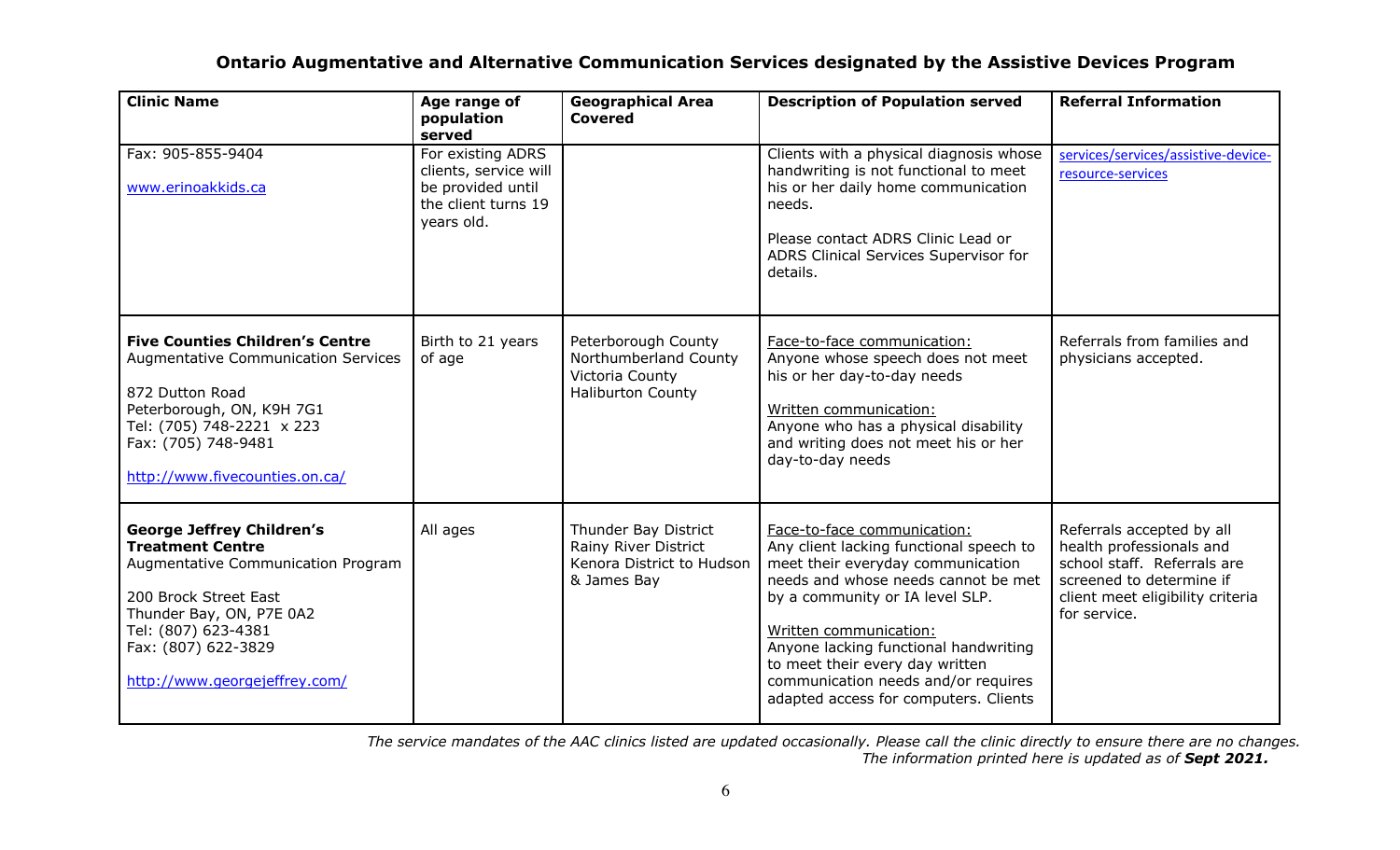| <b>Clinic Name</b>                                                                                                                                                                                        | Age range of<br>population<br>served | <b>Geographical Area</b><br><b>Covered</b>                                                                                                                                                                                                                                                                                                           | <b>Description of Population served</b>                                                                                                                                                                                                                                                                                                                                                                                                                                                                   | <b>Referral Information</b>                                                                                                                                                                                                                                                                               |
|-----------------------------------------------------------------------------------------------------------------------------------------------------------------------------------------------------------|--------------------------------------|------------------------------------------------------------------------------------------------------------------------------------------------------------------------------------------------------------------------------------------------------------------------------------------------------------------------------------------------------|-----------------------------------------------------------------------------------------------------------------------------------------------------------------------------------------------------------------------------------------------------------------------------------------------------------------------------------------------------------------------------------------------------------------------------------------------------------------------------------------------------------|-----------------------------------------------------------------------------------------------------------------------------------------------------------------------------------------------------------------------------------------------------------------------------------------------------------|
|                                                                                                                                                                                                           |                                      |                                                                                                                                                                                                                                                                                                                                                      | referred must meet eligibility criteria<br>for service.                                                                                                                                                                                                                                                                                                                                                                                                                                                   |                                                                                                                                                                                                                                                                                                           |
| <b>Grand River Hospital</b><br><b>Communication Technology Clinic</b><br>3570 King Street East<br>Kitchener, ON, N2A 2W1<br>Tel: (519) 749-4300 x 7278<br>Fax: (519) 893-6007<br>http://www.grhosp.on.ca/ | 18 years of age<br>and older         | Adult clients from across<br>the province. Clients<br>must be able to travel to<br>our clinic for service.<br>Clients who are medically<br>fragile and unable to<br>travel may be eligible for<br>OTN service. Medically<br>fragile clients residing in<br>LHIN3<br>(Waterloo/Wellington/Sou<br>th Grey County) may be<br>eligible for a site visit. | Face-to-face communication: Anyone<br>lacking functional speech to meet<br>everyday communication needs, and<br>whose AAC needs cannot be met by a<br>community or IA level SLP. Clients<br>referred must meet eligibility criteria<br>for service.<br>Written communication: Anyone<br>lacking functional handwriting to meet<br>everyday communication needs, and<br>whose AAC needs cannot be met by a<br>community or IA level OT. A physical<br>disability is required for written<br>communication. | Physician signature required<br>for all referrals.<br>Face-to-face communication<br>referrals are accepted from<br>Speech-Language<br>Pathologists and must be<br>accompanied by an SLP<br>report except for clients who<br>have previously accessed ADP<br>funding for Expanded Level<br>Clinic service. |
| <b>Hamilton Health Sciences, Chedoke</b><br><b>Division</b><br><b>Technology Access Clinic</b>                                                                                                            | All ages                             | City of Hamilton,<br>Burlington (Adults only),<br>Brant County, Haldimand<br>- Norfolk                                                                                                                                                                                                                                                               | Face-to-face communication:<br>Anyone whose speech is not functional<br>to meet his or her daily needs                                                                                                                                                                                                                                                                                                                                                                                                    | Our referral criteria is -<br>community or self referral<br>accepted, physician signature<br>required.                                                                                                                                                                                                    |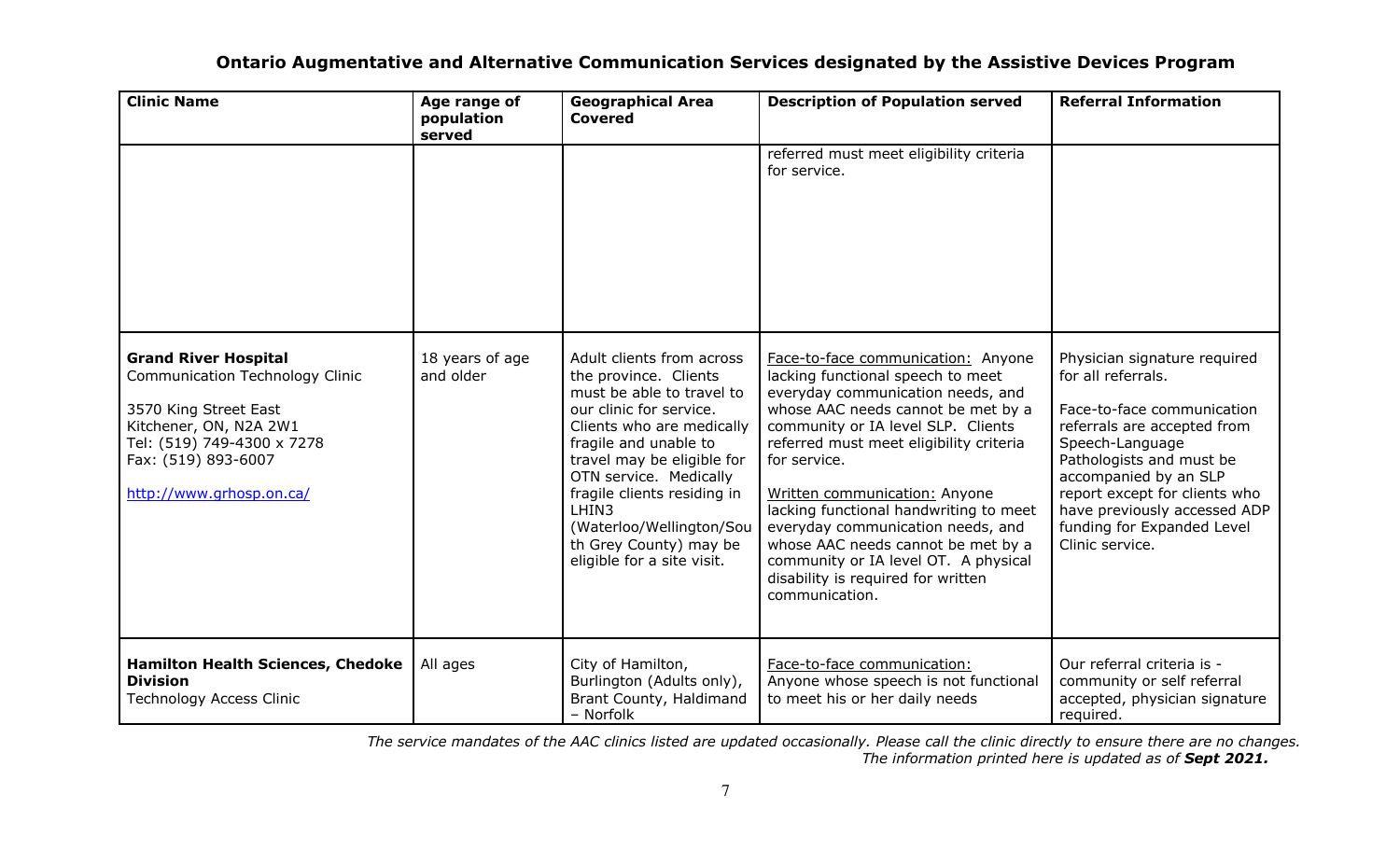| <b>Clinic Name</b>                                                                                                                                                                                                                                                                                                                                  | Age range of<br>population<br>served                                              | <b>Geographical Area</b><br><b>Covered</b>                                                                                                                             | <b>Description of Population served</b>                                                                                                                                                                                                                                                                                                                                                                                                                               | <b>Referral Information</b>                                                                                                                                                                                                                                                                                               |
|-----------------------------------------------------------------------------------------------------------------------------------------------------------------------------------------------------------------------------------------------------------------------------------------------------------------------------------------------------|-----------------------------------------------------------------------------------|------------------------------------------------------------------------------------------------------------------------------------------------------------------------|-----------------------------------------------------------------------------------------------------------------------------------------------------------------------------------------------------------------------------------------------------------------------------------------------------------------------------------------------------------------------------------------------------------------------------------------------------------------------|---------------------------------------------------------------------------------------------------------------------------------------------------------------------------------------------------------------------------------------------------------------------------------------------------------------------------|
| Ron Joyce Children's Health Centre<br><b>Hamilton Health Sciences</b><br>237 Barton Street East<br>Hamilton, ON, L8L2X2<br>Tel: (905) 521-2100 x 77833<br>Fax: (905) 521-4964<br>tacinfo@hhsc.ca                                                                                                                                                    |                                                                                   |                                                                                                                                                                        | Written communication:<br>Anyone whose writing is not functional<br>to meet daily needs<br>Only exclude - individuals for written<br>communication whose primary<br>diagnosis is a learning disability.                                                                                                                                                                                                                                                               |                                                                                                                                                                                                                                                                                                                           |
| <b>Health Sciences North</b><br><b>Assistive Communication Clinic</b><br>Pediatric and Adult Services<br><b>Children's Treatment Centre</b><br>41 Ramsey Lake Road<br>Sudbury, ON, P3E 5J1<br>Fax: (705) 523-7157<br>Pediatric: (705) 523-7120<br>X 1460, 1462, 1477, 1467, 1430, 1486<br>Adult: (705) 523-7100 X 3549 or 3550<br>www.hsnsudbury.ca | Pediatric<br>Birth to 21 years<br>of age<br>Adult<br>21 years of age<br>and older | Pediatric:<br>Northeastern Ontario<br>with the exception of<br>General level clients in<br>Algoma and Nippissing<br><b>Districts</b><br>Adult:<br>Northeastern Ontario | Pediatric and Adult<br>Face-to-face communication:<br>Clients with developmental, physical or<br>communication disabilities whose<br>speech does not meet their day-to-day<br>needs<br>Written communication:<br>Clients with developmental, physical or<br>communication disabilities whose<br>writing ability does not meet their day-<br>to-day needs<br>Adult<br>Inpatients at Health Sciences North<br>Outpatients with congenital and/or<br>acquired conditions | Contact the clinic for a copy of the<br>referral form.<br>Pediatric referrals can be made by<br>an SLP, OT, PT, physician or<br>nurse practitioner. The ACC<br>Referral Screening is required in<br>addition to the NeoKids CTC<br>referral form.<br>Adult referrals can be made by a<br>physician or nurse practitioner. |
| <b>Holland Bloorview Kids</b><br><b>Rehabilitation Hospital</b>                                                                                                                                                                                                                                                                                     |                                                                                   | Toronto, Durham, York<br>and Simcoe                                                                                                                                    | Face-to-face communication:                                                                                                                                                                                                                                                                                                                                                                                                                                           | Referral can be made by a<br>physician, nurse practitioner,                                                                                                                                                                                                                                                               |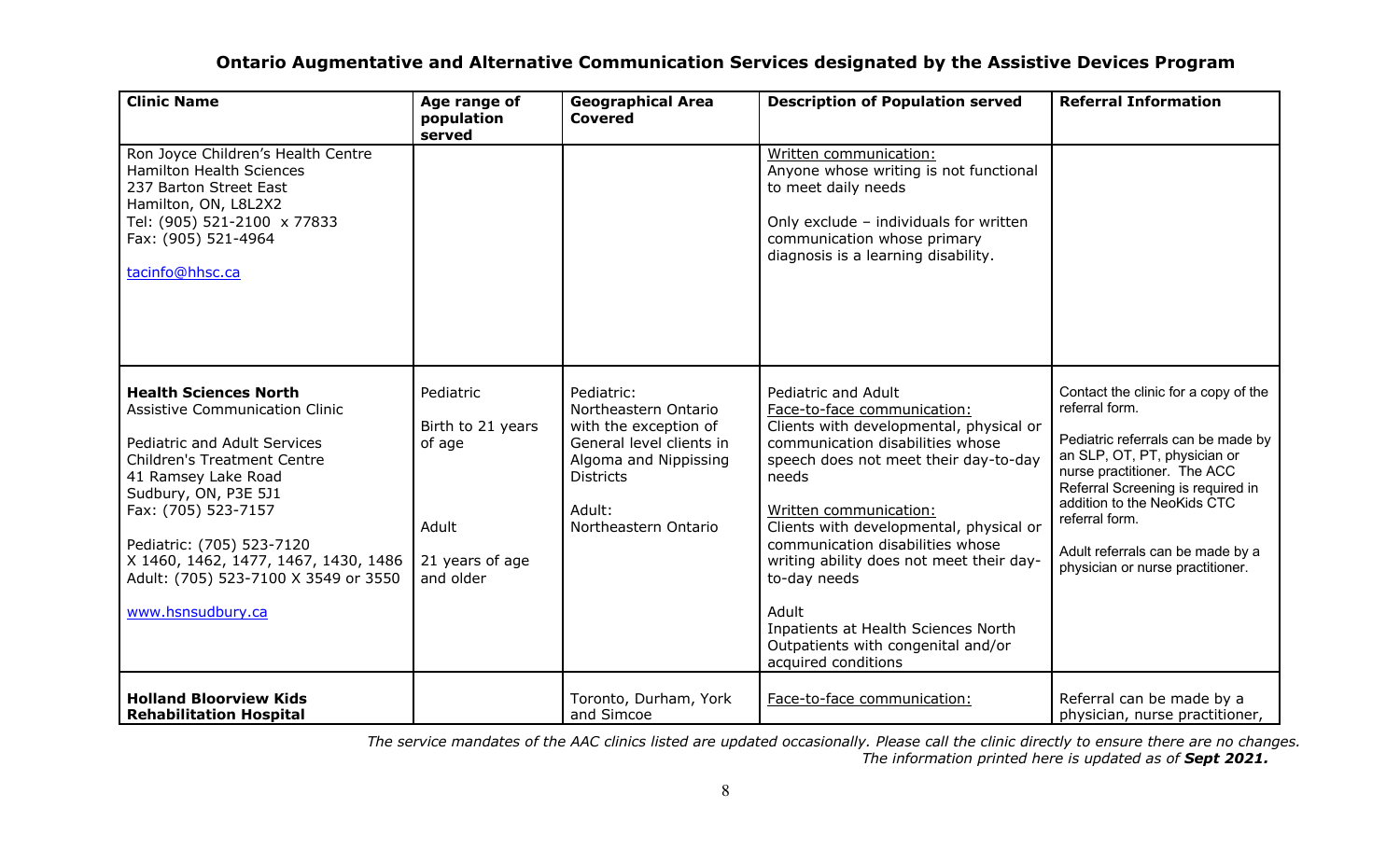| <b>Clinic Name</b>                                                                                                                                                                                                                             | Age range of<br>population                                       | <b>Geographical Area</b><br><b>Covered</b>                                                                                                                                                                                                          | <b>Description of Population served</b>                                                                                                                                                                                                                                                                                                                                                                                                                                                                                                                                                                                               | <b>Referral Information</b>                                                                                                                                                                              |
|------------------------------------------------------------------------------------------------------------------------------------------------------------------------------------------------------------------------------------------------|------------------------------------------------------------------|-----------------------------------------------------------------------------------------------------------------------------------------------------------------------------------------------------------------------------------------------------|---------------------------------------------------------------------------------------------------------------------------------------------------------------------------------------------------------------------------------------------------------------------------------------------------------------------------------------------------------------------------------------------------------------------------------------------------------------------------------------------------------------------------------------------------------------------------------------------------------------------------------------|----------------------------------------------------------------------------------------------------------------------------------------------------------------------------------------------------------|
| <b>Communication &amp; Writing Aids Service</b><br>150 Kilgour Road<br>Toronto, ON, M4G 1R8<br>Tel: (416) 425-6220<br>Fax: (416) 425-9177<br>www.hollandbloorview.ca/                                                                          | served<br>New referrals to 18<br>years (up to 19th<br>birthday). |                                                                                                                                                                                                                                                     | The Augmentative Communication<br>Service of the Communication and<br>Writing Aids Service works with<br>children and youth who are unable to<br>meet their functional face-to-face<br>communication needs through speech<br>alone. Clients referred must meet<br>eligibility criteria for service.<br>Written communication:<br>Primarily based on physical difficulty<br>with writing. No specific diagnoses<br>excluded. The Writing Aids Service<br>consults for clients who have difficulty<br>with handwriting due to physical<br>condition, have regular writing needs<br>at home and are able to compose ideas<br>in writing. | psychologist, SLP, OT or PT.<br>Referral forms and referral<br>criteria can be found at<br>http://hollandbloorview.ca/pr<br>ogramsandservices/Programs<br>ServicesAZ/Communicationwr<br>itingaidsservice |
| <b>KidsInclusive</b><br><b>Centre for Child and Youth</b><br><b>Development</b><br>Augmentative Communication Service<br>166 Brock Street<br>Kingston, ON, K7L 5G2<br>Tel: (613)-544-3400 x3175<br>Fax: (613) 545-3557<br>www.kidsinclusive.ca | Birth to 19 years<br>of age                                      | Frontenac,<br>Lennox + Addington<br>Leeds - Grenville,<br>Lanark,<br>Hastings and Prince<br>Edward counties.<br>James Bay Region (6<br>communities including<br>Moose Factory,<br>Moosonee, Kashechewan,<br>Attiwapiskat, Peawanuk,<br>Fort Albany) | Face-to-face communication:<br>Anyone whose speech does not meet<br>his or her day-to-day needs<br>Written communication:<br>Anyone with a physical disability whose<br>writing does not meet their day-to-day<br>needs<br>No restrictions: We do see inpatients<br>as long as they are in our age range<br>and require the device for 6 months or<br>more.                                                                                                                                                                                                                                                                           |                                                                                                                                                                                                          |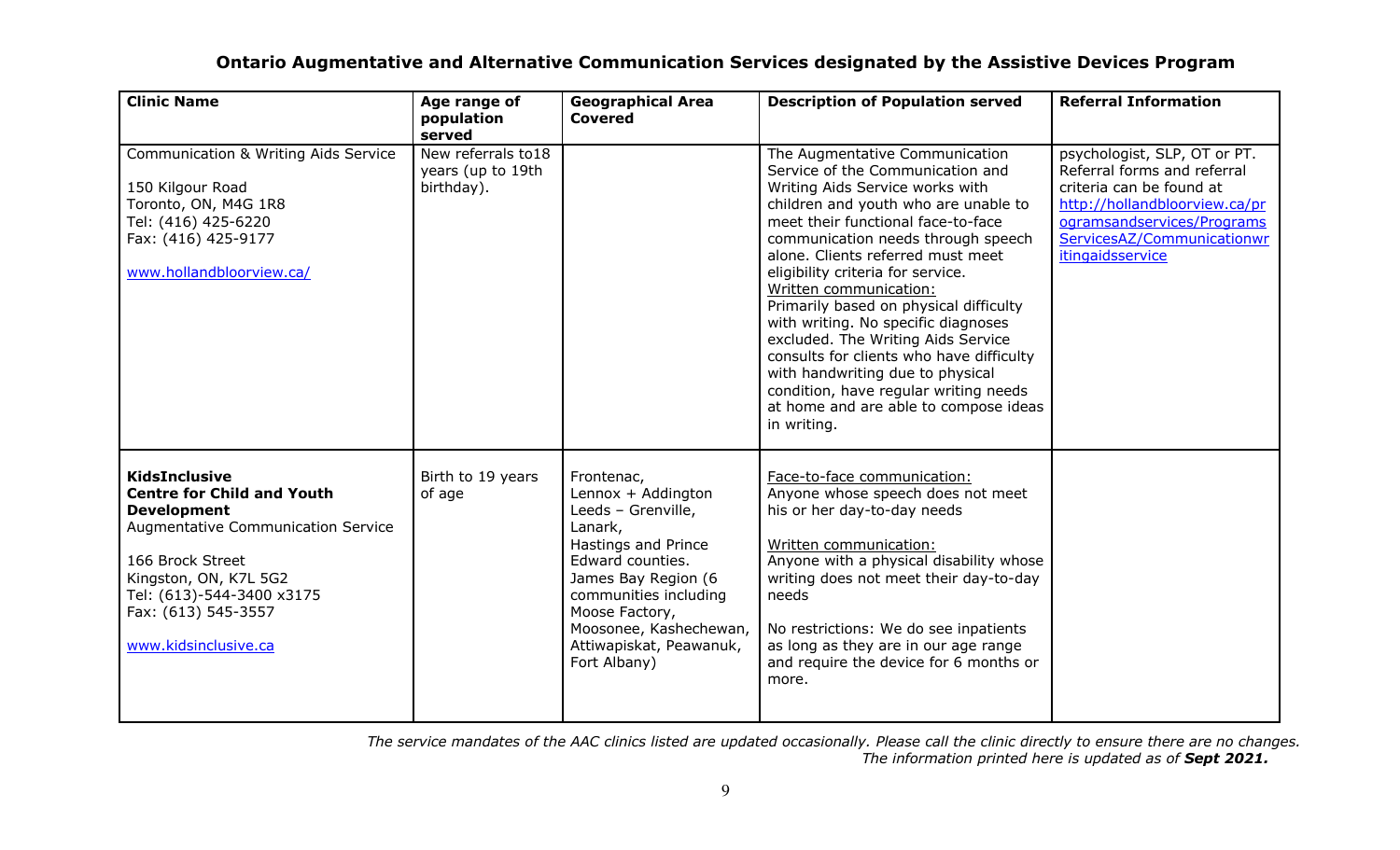| <b>Clinic Name</b>                                                                                                                                                                                                                                                                                                      | Age range of<br>population<br>served                                                                                       | <b>Geographical Area</b><br><b>Covered</b>   | <b>Description of Population served</b>                                                                                                                                                                                                                                                                                                                      | <b>Referral Information</b>                                                                                                                                                                                                                                                                                                                                     |
|-------------------------------------------------------------------------------------------------------------------------------------------------------------------------------------------------------------------------------------------------------------------------------------------------------------------------|----------------------------------------------------------------------------------------------------------------------------|----------------------------------------------|--------------------------------------------------------------------------------------------------------------------------------------------------------------------------------------------------------------------------------------------------------------------------------------------------------------------------------------------------------------|-----------------------------------------------------------------------------------------------------------------------------------------------------------------------------------------------------------------------------------------------------------------------------------------------------------------------------------------------------------------|
|                                                                                                                                                                                                                                                                                                                         |                                                                                                                            |                                              |                                                                                                                                                                                                                                                                                                                                                              |                                                                                                                                                                                                                                                                                                                                                                 |
| <b>Hotel Dieu Shaver Health and</b><br><b>Rehabilitation Centre</b><br>Augmentative and Alternative<br><b>Communication Clinic</b><br>541 Glenridge Avenue<br>St. Catharines, ON, L2T 4C2<br>Phone: 905-685-1381 Ext. 85210<br>Fax: 905-687-4871<br>Email: hdsaac@hoteldieushaver.org<br>http://www.hoteldieushaver.org | 18 years of age<br>and older                                                                                               | Regional Municipality of<br>Niagara          | Face-to-face communication:<br>Anyone lacking functional speech to<br>meet his or her everyday<br>communication needs. A physical<br>diagnosis is not required.<br>Written communication:<br>Anyone lacking functional handwriting<br>to meet his or her everyday<br>communication needs. A physical<br>disability is required for written<br>communication. | Referrals are made to the<br>AAC clinic using the<br>outpatient referral form.<br>Please download the form,<br>print it and when completed,<br>fax it to: (905) 688-9905.<br>http://www.hoteldieushaver.o<br>rg/assets/files/outpatient%20<br>referral%20June%202013.pdf<br>A Physician or Nurse<br>Practitioner signature is<br>required on the referral form. |
| <b>John McGivney Children's Centre</b><br>Augmentative Communication Clinic<br>3945 Matchette Road<br>Windsor, Ontario, N9C 4C2<br>Tel: (519) 252-7281<br>Fax: (519) 252-9666<br>http://www.jmccentre.ca/                                                                                                               | Birth to 21 years<br>of age;<br>Adults referred<br>accepted on a<br>case-by-case basis<br>with administration<br>approval. | <b>Essex County</b>                          | Face-to-face communication:<br>Speech is not functional to meet daily<br>needs as per ADP criteria.<br>Consultation may be provided on a<br>case-by-case basis for non-ADP eligible<br>individuals.<br>Written communication:<br>Must have physical diagnosis, as per<br>ADP criteria.                                                                       |                                                                                                                                                                                                                                                                                                                                                                 |
| <b>KidsAbility Centre for Child</b><br><b>Development</b>                                                                                                                                                                                                                                                               | Birth to individual's<br>18 <sup>th</sup> birthday                                                                         | Waterloo Region,<br><b>Wellington County</b> | Face-to -face communication:                                                                                                                                                                                                                                                                                                                                 |                                                                                                                                                                                                                                                                                                                                                                 |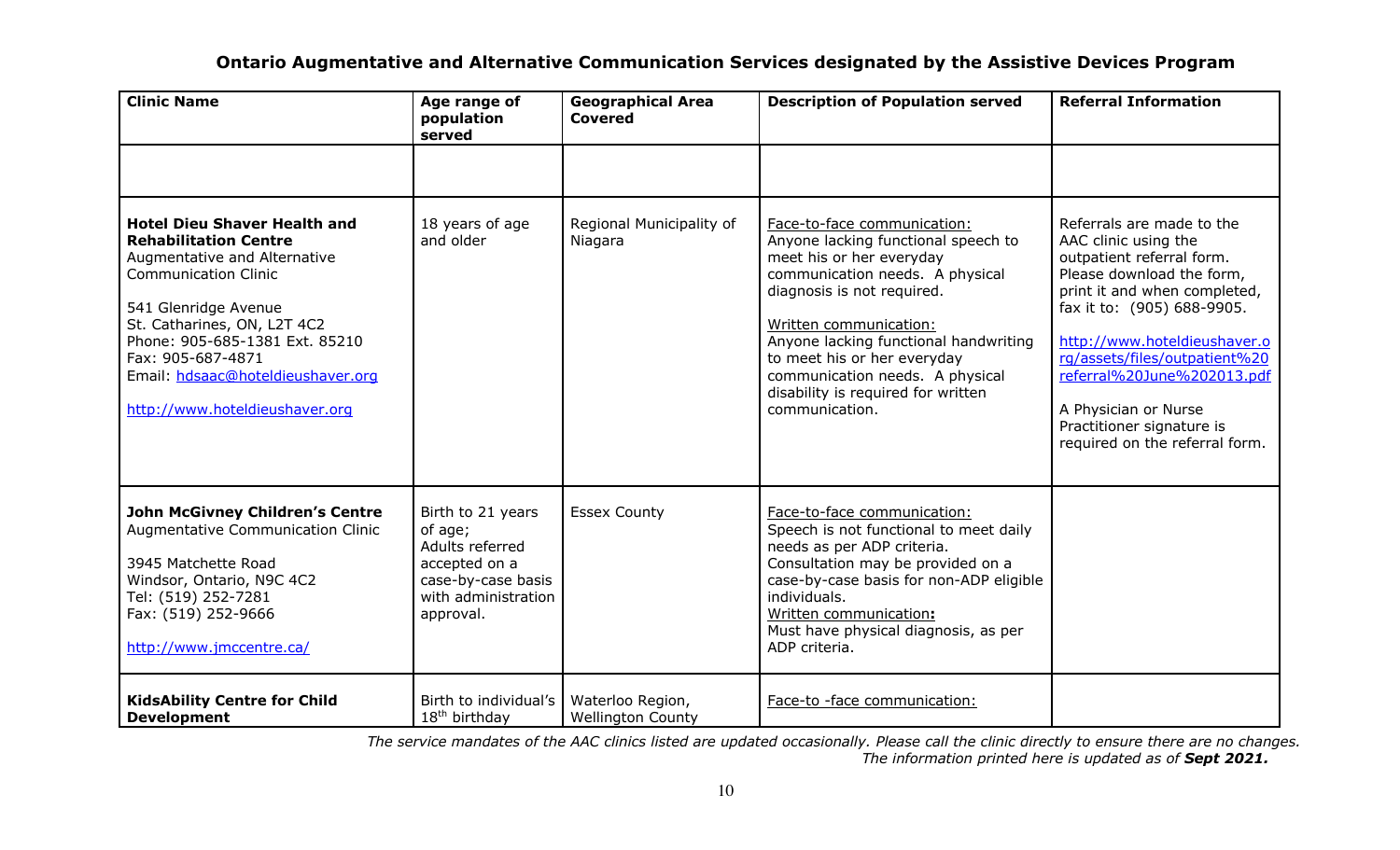| <b>Clinic Name</b>                                                                                                                                                                                                                      | Age range of<br>population<br>served                                                                             | <b>Geographical Area</b><br><b>Covered</b> | <b>Description of Population served</b>                                                                                                                                                                                                                                                                                                                                                            | <b>Referral Information</b>                                                                                                                                                                              |
|-----------------------------------------------------------------------------------------------------------------------------------------------------------------------------------------------------------------------------------------|------------------------------------------------------------------------------------------------------------------|--------------------------------------------|----------------------------------------------------------------------------------------------------------------------------------------------------------------------------------------------------------------------------------------------------------------------------------------------------------------------------------------------------------------------------------------------------|----------------------------------------------------------------------------------------------------------------------------------------------------------------------------------------------------------|
| <b>Augmentative Communication Services</b><br>500 Hallmark Dr.<br>Waterloo, ON, N2K 3P5<br>Tel: (519) 886-8886 or (888) 372-2259<br>Fax: (519) 886-7292<br>http://www.kidsability.ca                                                    |                                                                                                                  |                                            | Clients with developmental, physical or<br>communication disabilities whose<br>speech does not meet their day-to-day<br>needs<br>Written communication:<br>Clients with physical disabilities whose<br>writing does not meet their day-to-day<br>needs.                                                                                                                                            | Information and forms for<br>making a referral to the<br>Augmentative Communication<br>Service at KidsAbility can be<br>found at:<br>http://www.kidsability.ca/aug<br>mentativecommunicationservi<br>ces |
| <b>Niagara Children's Centre</b><br>Communication Assessment & Support<br>Team (CAST)<br>567 Glenridge Avenue<br>St. Catharine's, ON, L2T 4C2<br>Tel: (905) 688-3550 x 130<br>Fax: (905) 688-1055<br>http://niagarachildrenscentre.com/ | Birth to 18 years<br>of age                                                                                      | Regional Municipality of<br>Niagara.       | Face-to-face communication:<br>Any child or teen with physical,<br>developmental and/or communication<br>disability whose speech is not<br>functional to meet his/her daily<br>communication needs.<br>Written communication:<br>Clients must have a diagnosis of<br>physical disability. Anyone whose<br>handwriting does not meet their day-<br>to-day needs. Must have a physical<br>diagnosis. |                                                                                                                                                                                                          |
| <b>Pathways Health Centre for</b><br><b>Children</b><br><b>Augmentative Communication Service</b><br>1240 Murphy Road<br>Sarnia, ON, N7S 2Y6<br>Tel: (519) 542-3471<br>Fax: (519) 542-4115                                              | All ages with<br>paediatric<br>population birth to<br>21 years of age<br>having priority.<br>New adult referrals | Lambton County                             | Face-to-face communication:<br>Clients whose speech does not<br>functionally meet their needs with an<br>acquired or congenital diagnosis.<br>Written communication:<br>Must be physically unable to produce<br>functional written communication with<br>an acquired or congenital diagnosis.                                                                                                      | Self referrals and physician<br>referrals accepted.<br>www.pathwayscentre.org                                                                                                                            |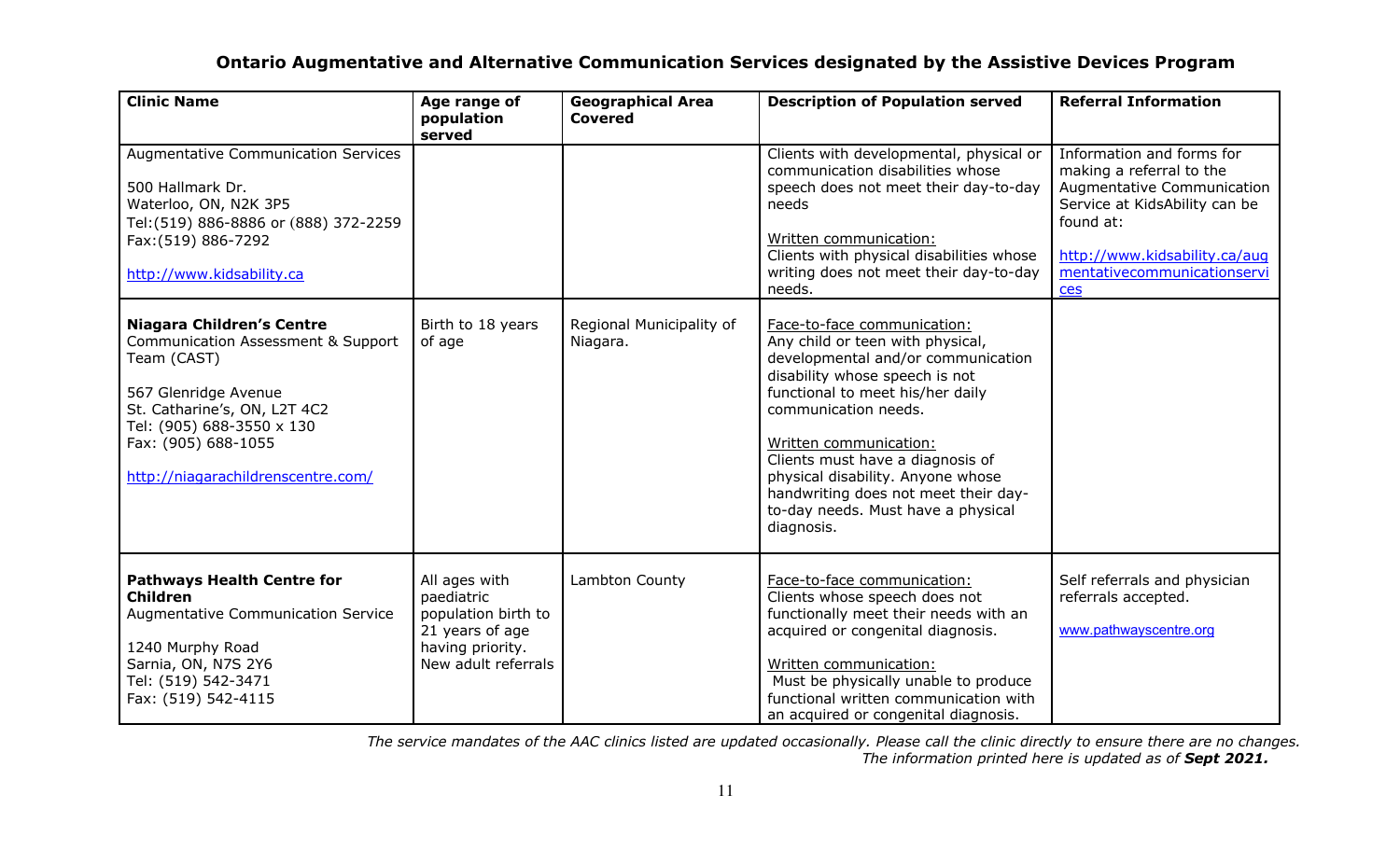| <b>Clinic Name</b>                                                                                                                                                                          | Age range of<br>population<br>served                                      | <b>Geographical Area</b><br><b>Covered</b>                                                                                                                                                                                                                                                                                  | <b>Description of Population served</b>                                                                                                                                                                                                                                                                                                                                                                                                                                                                                                                                                       | <b>Referral Information</b>                                                                                                                                                                        |
|---------------------------------------------------------------------------------------------------------------------------------------------------------------------------------------------|---------------------------------------------------------------------------|-----------------------------------------------------------------------------------------------------------------------------------------------------------------------------------------------------------------------------------------------------------------------------------------------------------------------------|-----------------------------------------------------------------------------------------------------------------------------------------------------------------------------------------------------------------------------------------------------------------------------------------------------------------------------------------------------------------------------------------------------------------------------------------------------------------------------------------------------------------------------------------------------------------------------------------------|----------------------------------------------------------------------------------------------------------------------------------------------------------------------------------------------------|
| www.pathwayscentre.org                                                                                                                                                                      |                                                                           |                                                                                                                                                                                                                                                                                                                             |                                                                                                                                                                                                                                                                                                                                                                                                                                                                                                                                                                                               |                                                                                                                                                                                                    |
| <b>Saint Vincent Hospital</b><br>Augmentative & Alternative<br><b>Communication Clinic</b><br>60 Cambridge St. N.<br>Ottawa, Ontario, K1R 7A5<br>Tel: (613) 233-4041<br>Fax: (613) 782-2785 | 18 years and older                                                        | Metro Ottawa & Eastern<br>Ontario                                                                                                                                                                                                                                                                                           | In-patients of the complex continuing<br>care program<br>Face-to-face communication:<br>Clients whose speech does not meet<br>their daily communication needs.<br>Written communication:<br>Clients with a physical disability whose<br>writing does not meet their daily<br>needs.                                                                                                                                                                                                                                                                                                           |                                                                                                                                                                                                    |
| <b>TVCC</b><br><b>Augmentative Communication Services</b><br>779 Base Line Road East<br>London, ON, N6C 5Y6<br>Tel: (519) 685-8680<br>Fax: (519) 685-8679<br>www.tvcc.on.ca                 | Referrals for<br>children birth up to<br>their 18 <sup>th</sup> birthday. | Service is provided in<br>Southwestern Ontario to<br>the following counties:<br>Middlesex, Elgin, Huron,<br>Perth, Grey, Bruce,<br>Oxford.<br>For Kent county referrals<br>are accepted for<br>expanded clinic level<br>needs that have been<br>screened by the clinic at<br>Children's Treatment<br>Center of Chatham Kent | Face-to-face communication:<br>Clients who are unable to<br>functionally meet their daily<br>communication needs through<br>traditional means. See website for<br>further referral criteria.<br>Written communication:<br>Service to clients who are unable to<br>meet their writing needs as the result<br>of a physical disability. Acceptance<br>of referrals is based on ADP<br>criteria for diagnosis.<br>Where the level of need<br>does not require authorization of<br>equipment at an expanded ADP<br>clinic level, referrals are redirected to<br>one of our general level clinical | Information and forms for<br>making a referral to the<br>Augmentative Communication<br>Service at TVCC can be found<br>at:<br>http://tvcc.on.ca/service/aug<br>mentative-communication-<br>service |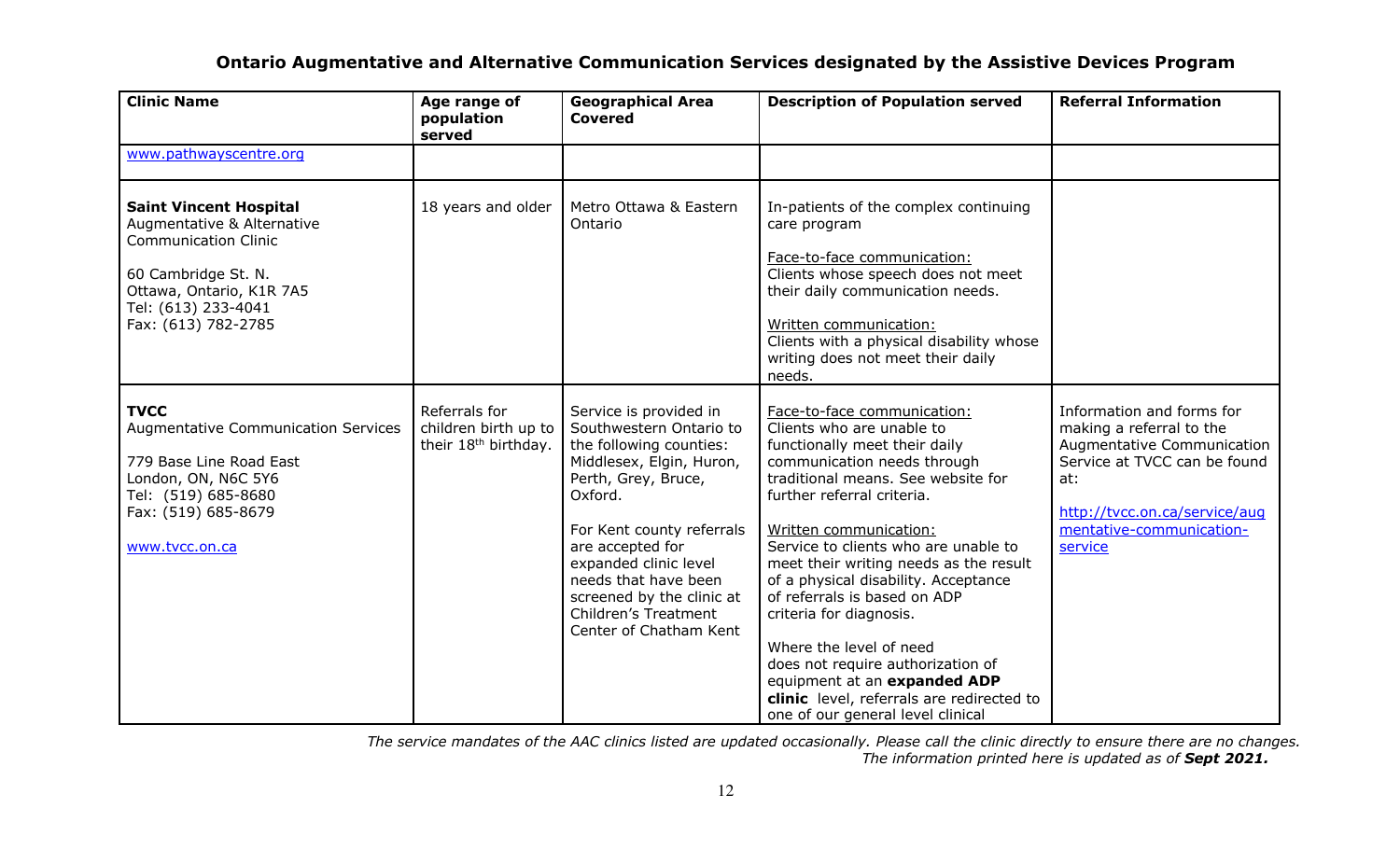| <b>Clinic Name</b>                                                                                                                                                                                                                                                                                                         | Age range of<br>population<br>served | <b>Geographical Area</b><br><b>Covered</b>                                                                                                                                                                                                         | <b>Description of Population served</b>                                                                                                                                                                                                                                                                                                                                                                                    | <b>Referral Information</b>                                                                                                                                                                                                            |
|----------------------------------------------------------------------------------------------------------------------------------------------------------------------------------------------------------------------------------------------------------------------------------------------------------------------------|--------------------------------------|----------------------------------------------------------------------------------------------------------------------------------------------------------------------------------------------------------------------------------------------------|----------------------------------------------------------------------------------------------------------------------------------------------------------------------------------------------------------------------------------------------------------------------------------------------------------------------------------------------------------------------------------------------------------------------------|----------------------------------------------------------------------------------------------------------------------------------------------------------------------------------------------------------------------------------------|
|                                                                                                                                                                                                                                                                                                                            |                                      |                                                                                                                                                                                                                                                    | partners in the region, an individual<br>authorizer or community therapist in<br>the child's region as appropriate.                                                                                                                                                                                                                                                                                                        |                                                                                                                                                                                                                                        |
| The Ottawa Hospital Rehabilitation<br><b>Centre</b><br>Augmentative Communication &<br>Writing Service (ACWS)<br>505 Smyth Road<br>Ottawa, ON, K1H 8M2<br>Tel: (613) 737-8899 ext. 75311<br>Fax: (613) 737-7056<br>www.ottawahospital.on.ca/acws                                                                           | 18 years of age<br>and older         | Adults living in the<br>Champlain LHIN.<br>Referrals will be accepted<br>from across Ontario;<br>however clients must be<br>able to travel to the<br>clinic.                                                                                       | Face-to-face communication:<br>Adults with a physical disability whose<br>speech does not meet their day-to-day<br>needs.<br>Written communication:<br>Adults with a physical disability whose<br>writing does not meet their day-to-day<br>needs.<br>*Clients with developmental<br>delay/autism must meet the eligibility<br>criteria for The Rehabilitation Centre<br>(must have an associated physical<br>disability). |                                                                                                                                                                                                                                        |
| <b>Toronto Rehabilitation Institute</b><br>Augmentative & Alternative<br><b>Communication Clinic</b><br><b>Bickle Centre</b><br>130 Dunn Ave,<br>Toronto, ON, M6K 2R7<br>Main Tel: (416) 597-3028<br>Fax: (416) 597-7019<br>E-mail: loralee.maclean@uhn.ca<br><b>Assistive Technology Services</b><br>The Lyndhurst Centre | 18 years of age<br>and older         | Inpatients:<br>All inpatients or day<br>hospital patients of the<br><b>Toronto Rehabilitation</b><br>Institute with acquired<br>conditions.<br>Outpatients:<br>Individuals with acquired<br>conditions who can travel<br>to the clinic or who have | Face-to-face communication:<br>Adults with acquired conditions whose<br>speech or language are unable to meet<br>their day-to-day needs.<br>Written communication:<br>Adults with acquired conditions whose<br>writing is not functional to meet their<br>daily needs.<br><b>Bickle Centre:</b>                                                                                                                            | For Bickle Centre:<br>www.uhn.ca/TorontoRehab/P<br>atientsFamilies/Clinics Tests/<br><b>AAAC Clinic</b><br>For Lyndhurst Centre writing<br>aids:<br>www.uhn.ca/TorontoRehab/P<br>atientsFamilies/Clinics Tests/<br>Spinal_Cord_Service |